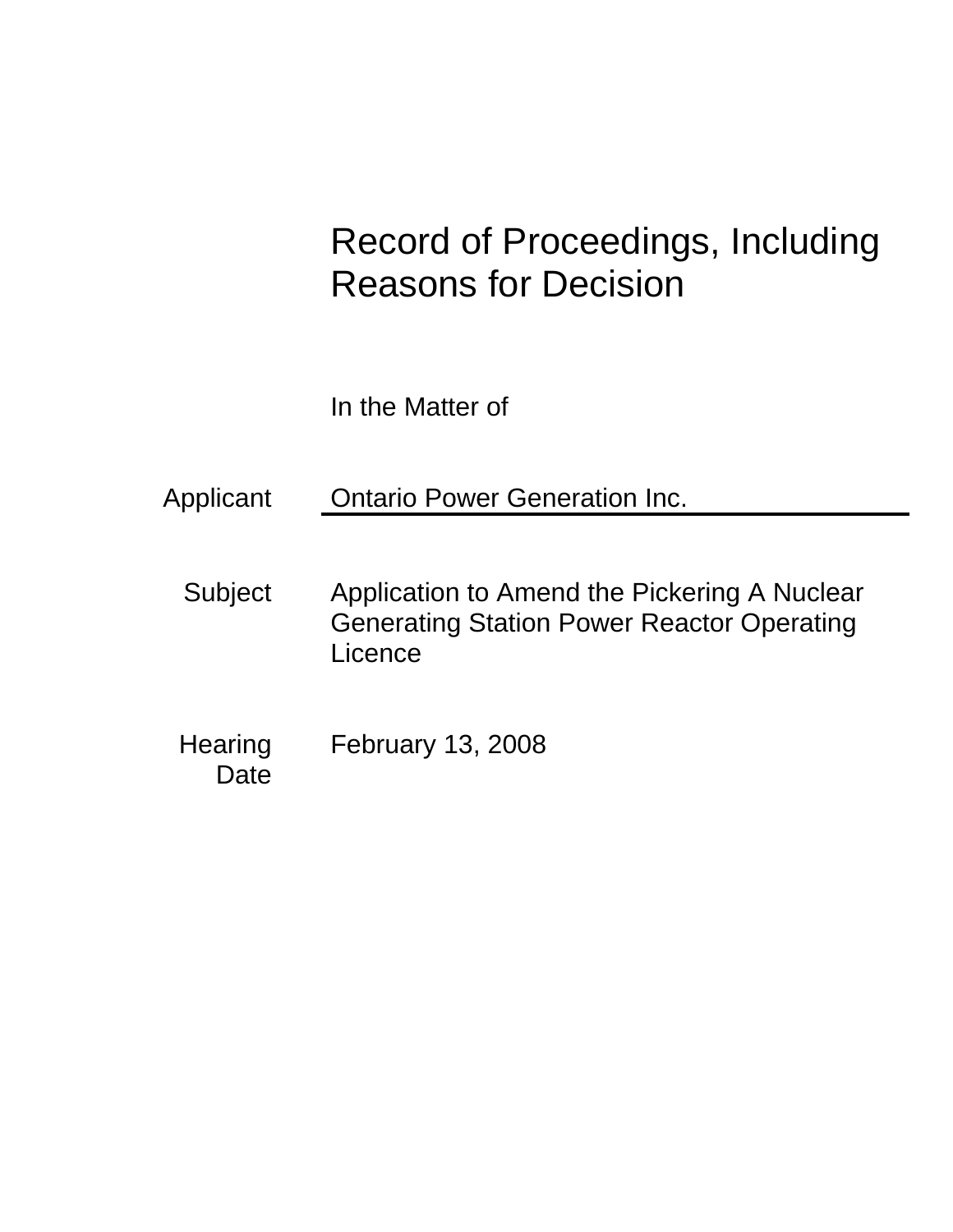# **RECORD OF PROCEEDINGS**

| Applicant:                                | <b>Ontario Power Generation Inc.</b>                                                                  |                                |
|-------------------------------------------|-------------------------------------------------------------------------------------------------------|--------------------------------|
| Address/Location:                         | 777 Brock Road, P72-1, Pickering, Ontario L1W 4A7                                                     |                                |
| Purpose:                                  | Application to Amend Pickering A Nuclear Generating Station<br><b>Power Reactor Operating Licence</b> |                                |
| Application received:                     | August 5, 2003<br>February 22, 2006<br>January 12, 2007                                               | March 15, 2007<br>July 6, 2007 |
| Date of hearing:                          | February 13, 2008                                                                                     |                                |
| Location:                                 | Canadian Nuclear Safety Commission (CNSC), 280 Slater St.,<br>Ottawa, Ontario                         |                                |
| Members present:                          | M. Binder, Chair                                                                                      |                                |
| Secretary:<br><b>Recording Secretary:</b> | K. McGee<br>P. Reinhardt                                                                              |                                |

**Date of Release of Decision:** February 25, 2008

**Licence:** Amended<br>**Decision:** February 25, 2008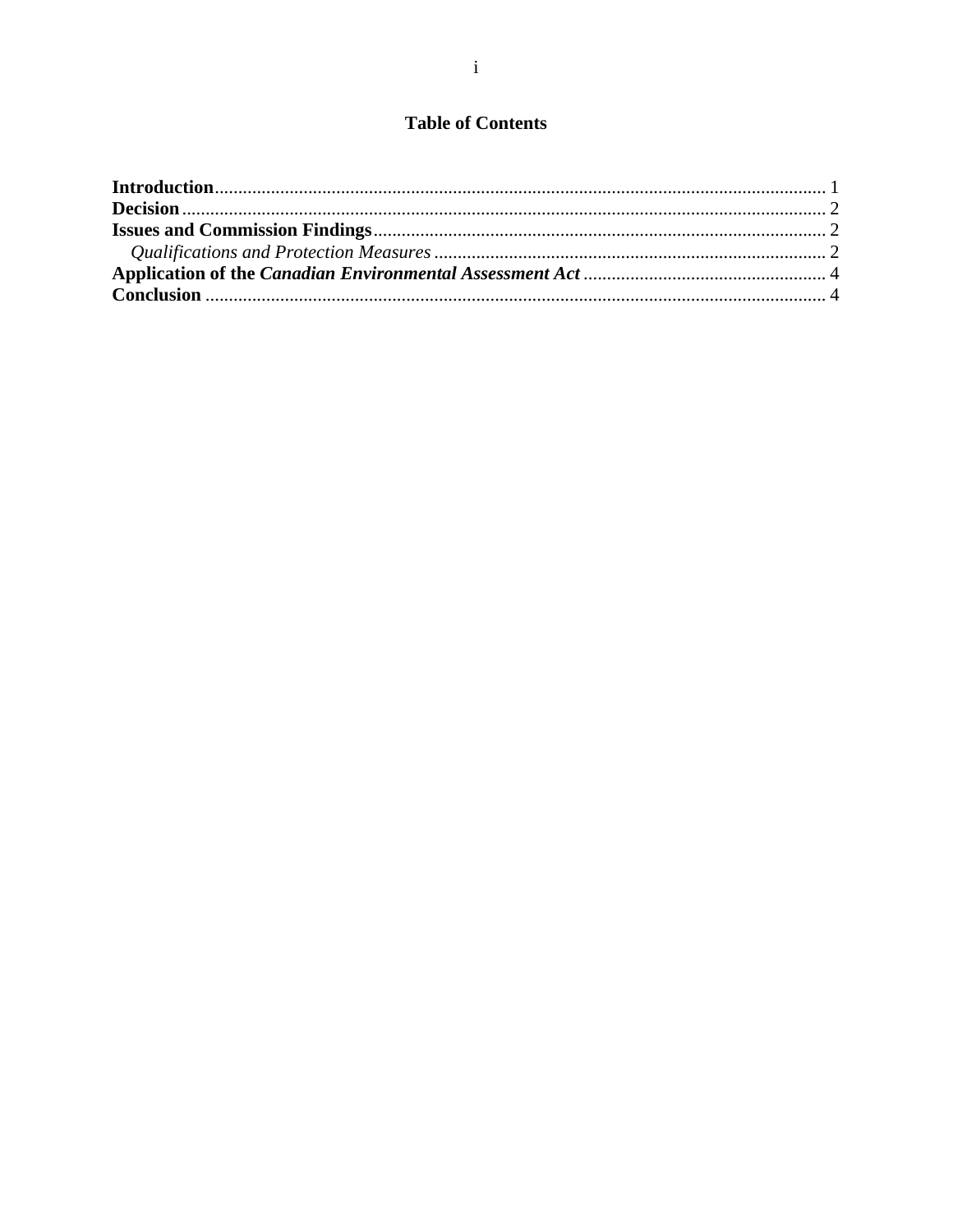# **Introduction**

- 1. Ontario Power Generation Inc. (OPG) has applied to the Canadian Nuclear Safety Commission<sup>1</sup> (Commission) to amend the current Power Reactor Operating Licence (PROL 04.06/2010) for Pickering A Nuclear Generating Station (NGS) located in Pickering, Ontario.
- 2. OPG is seeking several modifications to these licences to reflect changes and updates to certain referenced documents. In summary, OPG has requested: 1) changes to reference the latest site plan in Appendix A, 2) modifications to Condition 2.2 and 2.2 b), c), c) i-iii and to Appendix B with respect to Supervised Control Panel Operators (SCPO) for Monitoring Reactor Unit Operations, 3) modifications to Conditions 12.1 and 12.3 to reflect that station units 2 and 3 will not be restarted, 4) removal of Condition 12.5 with respect to Site Electrical System constraint and update to the related Operational Policies & Principles (OPs&Ps), and 5) modification to Appendix B to update the Consolidated Nuclear Emergency Plan and the Security Report.

# 3.

# Issues

- 4. In considering the application, the Commission was required to decide, pursuant to subsection 24(4) of the *Nuclear Safety and Control Act*<sup>2</sup> (NSCA):
	- a) if OPG is qualified to carry on the activities that the amended licences would authorize; and
	- b) if in carrying on these activities, OPG would make adequate provision for the protection of the environment, the health and safety of persons and the maintenance of national security and measures required to implement international obligations to which Canada has agreed.

# **Hearing**

5. The Commission, in making its decision, considered information presented for a hearing held on February 13, 2008 in Ottawa, Ontario. During the hearing, the Commission considered written submissions from CNSC staff (CMD 07-H153 and CMD-H153.A) and OPG (CMD 07-H153.1 and CMD 07-H153.1A).

 $\overline{a}$ 

<sup>&</sup>lt;sup>1</sup> The *Canadian Nuclear Safety Commission* is referred to as the "CNSC" when referring to the organization and its staff in general, and as the "Commission" when referring to the tribunal component.

 $2^2$  S.C. 1997, c. 9.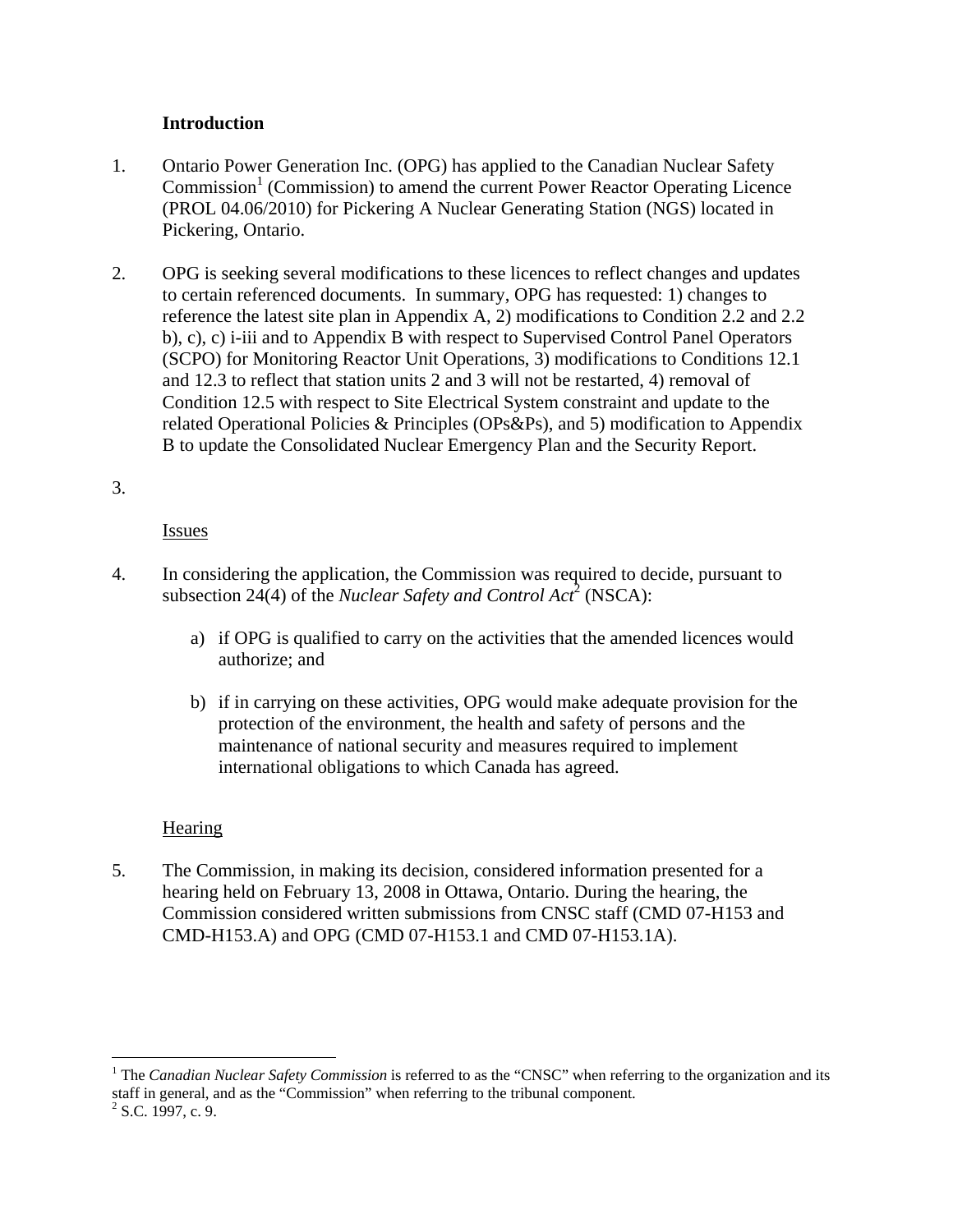#### **Decision**

6. Based on its consideration of the matter, the Commission concludes that OPG is qualified to carry on the activities that the amended licences will authorize. The Commission is of the opinion that that OPG, in carrying on these activities, will make adequate provision for the protection of the environment, the health and safety of persons and the maintenance of national security and measures required to implement international obligations to which Canada has agreed. Therefore,

> the Commission, pursuant to section 24 of the *Nuclear Safety and Control Act*, amends PROL 04.06/2010 issued to Ontario Power Generation Inc. for the Pickering A Nuclear Generating Station (NGS) located in Pickering, Ontario. The amended licence, PROL 04.07/2010 remains valid until June 30, 2010.

7. The Commission includes in the licence the conditions as recommended by CNSC staff CMD 07-H153 and CMD-H153.A.

#### **Issues and Commission Findings**

8. In making its licensing decision, the Commission considered a number of issues relating to OPG's qualification to carry out the proposed activities and the adequacy of the proposed measures for protecting the environment, the health and safety of persons, national security and international obligations to which Canada has agreed.

#### *Qualifications and Protection Measures*

- 9. CNSC staff noted in its submission that it reviewed OPG's requests and determined that the proposed modifications do not pose any unreasonable risk to the health and safety of persons, protection of the environment, maintenance of national security and measures required to implement international obligations to which Canada has agreed.
- 10. CNSC staff noted that a modification to Appendix A of Pickering NGS-A PROL to incorporate the latest version of the Building Development Site Plan, NK30-D0A-10200-0001, revised as June 19, 2007, is administrative and poses no unreasonable risk to the health and safety of persons. Therefore, staff recommends that the Commission amends the licence to reflect the update version of the site plan.
- 11. CNSC staff noted that the request to modify Condition 2.2 and 2.2 b), c), c) i-iii and Appendix B of the current Pickering NGS-A PROL to incorporate standard N-STD-OP-0041, "Use of Supervised Control Panel Operators for Monitoring Reactor Units 2 and 3" poses no unreasonable risk to the health and safety of persons. This change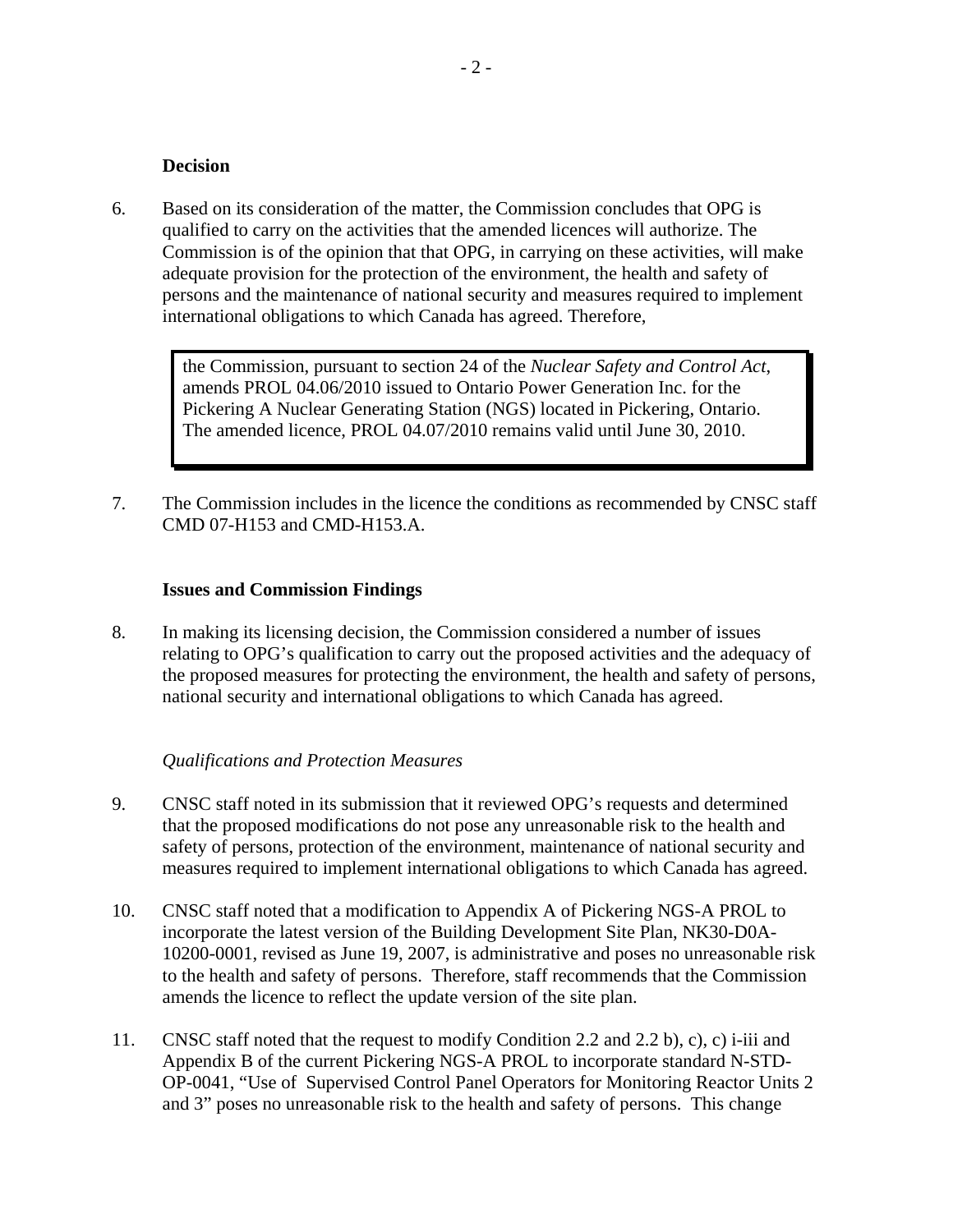would allow the use of Supervised Control Panel Operators (SCPO) during the defuelling of Units 2 and 3 since OPG has decided not to return these units to service. The use of SCPO during that activity would relieve one Authorized Nuclear Operator (ANO) and allow him or her to support other station work and provide operational assistance in the event of an emergency, thereby enhancing public safety. The Commission has already approved a temporary deviation for an early implementation of standard N-STD-OP-0041 in March 2007. Since OPG is presently de-fuelling and using the procedures and methods approved in the temporary deviation, CNSC staff recommends that the Commission grant approval that PROL be amended to reflect actual mode of operation at this time.

- 12. CNSC staff noted that the request to modify Condition 12.1 to reflect that units 2 and 3 will not be restarted while Units 1 and 4 are back into service and to delete licence conditions 12.2 and 12.3, not applicable anymore, is administrative in nature and would not change the existing physical work or any of the physical activities at the licensed facility, nor would it change in a substantive way the terms or conditions of the existing licence. OPG also asked to re-number licence conditions 12.4 to 12.6 to reflect the deletion of conditions 12.2 and 12.3. CNSC staff recommends that the Commission amends the licence to reflect the current operating status of all of the Pickering NGS-A Units.
- 13. CNSC staff noted that the request to remove Condition 12.5, which requires all NGS units to be shutdown if less than two units are capable of supplying the Site Electrical System unless a second unit can be restarted within four days, would improve safety. This condition has been obsolete since 1999 when OPG proposed to run a Standby Generator (SG) and a High Pressure Emergency Coolant Injection Pump (HPECI) in recirculation mode whenever a situation arises and only one generating unit is available. CNSC staff completed the proposal review and allowed the use of the proposed procedures on six occasions. This proposal eliminates the four day delay previously accepted. CNSC staff recommends that the Commission amends the licence to remove condition 12.5.
- 14. CNSC staff noted that OPG' request to modify Appendix B of the Pickering NGS-A licence to refer to the latest version of the Consolidated Nuclear Emergency Plan (CNEP) Report and to update the Security Report is administrative in nature and would not change the existing physical work or any of the physical activities at the licensed facility, nor would it change in a substantive way the terms or conditions of the existing licence. The latest version of the Consolidated Nuclear Emergency Plan fulfills the requirements detailed in CNSC Regulatory Guide G-225, *Emergency Planning at Class I Facilities and Uranium Mines and Mills.* The updated Security Report includes additional information and fulfills the requirements of Regulatory Guide G-274 *Security Programs for Category I or II Nuclear Material or Certain Nuclear Facilities*. CNSC staff recommends that the Commission amends the licence to refer to the latest version of the Consolidated Nuclear Emergency Plan and to the updated Security Report.